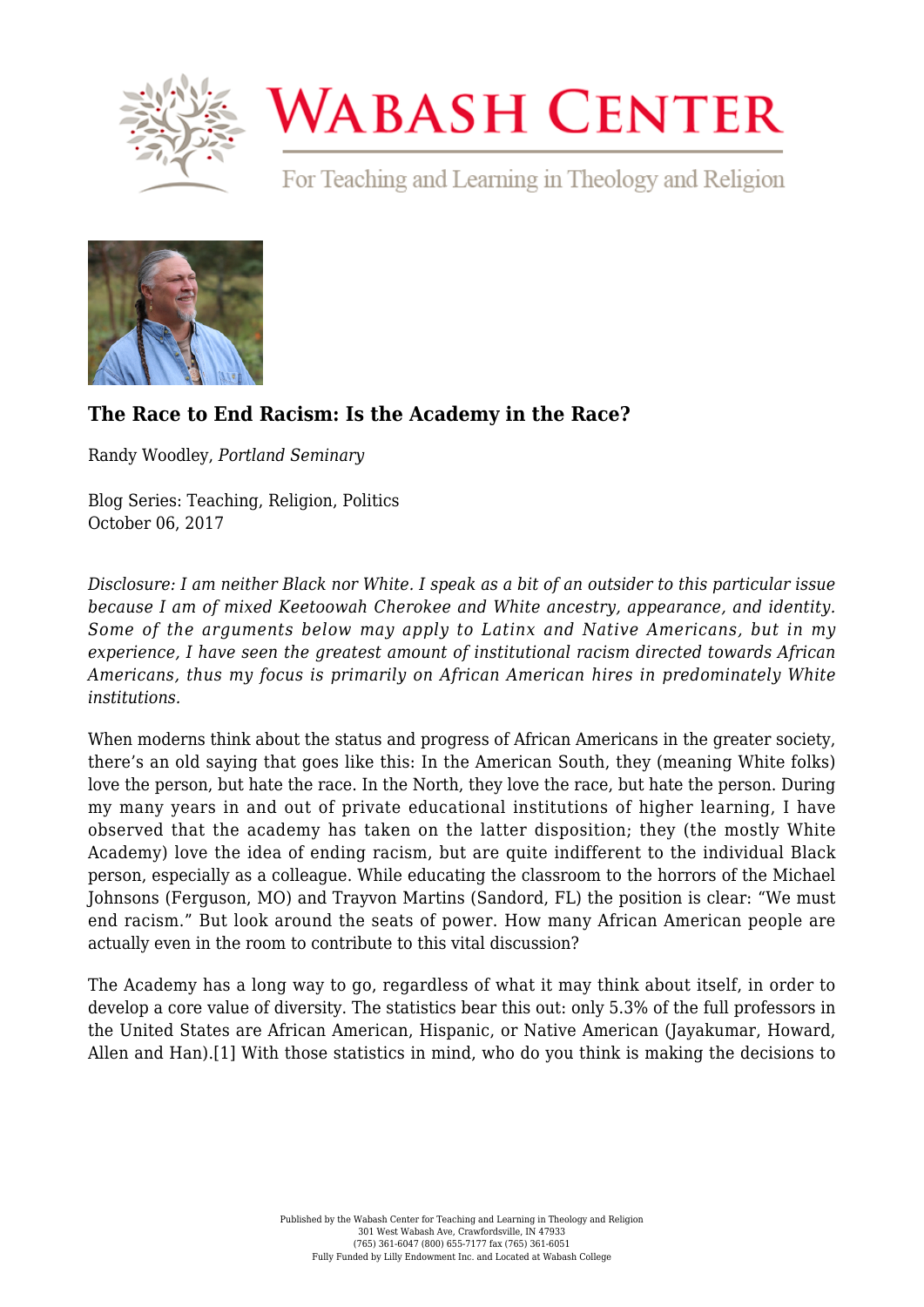hire African Americans as colleagues and administrators? As a result of the lack of representation, the systemic nature of the academy and individual institutions often do not change in perspective or complexion.

Speaking of complexion, I have noticed the thrill of White colleagues and White administrators when a person of color is hired who thinks more like themselves than a person of color who thinks differently than they. Isn't one of the benefits of diversity to garner various perspectives, different than the other? The arguments concerning racial equity in the academe is much more complex than color. We all wear blinders. We all see from our own experiences and social values first, so we need each other for a fuller, more educated view.

The rationale given for not hiring Black people as colleagues is never focused on race, even though, from many persons of color perspective, it is all about race and systemic racism. How can we claim to be enlightening our student co-learners when we hide from the truth of our own systemic racism? As a participant/observer in the academe, I wish to focus on a few simple points so we may avoid common mistakes in our current thinking concerning the racist system in which we all participate.

- 1. **Begin with Integrity**. Much of the academy was formulated and constructed on social values during periods when Black people were enslaved, disparaged, marginalized, and outlawed from common humanity by White people. The racist institutional character of American institutions has taken on an anti-Black flavor meant to advance White folks and hold back Black folks. The best starting point is to admit this reality, discuss it openly with humility, and realize that every hire, though it may have other concerns, is innately about race.
- 2. **Set Goals for Final Hires**. While it is nice to think about having a final round of diverse candidates to choose from, in reality many Black candidates find themselves "outdiversified" by people from other sorts of diversities. If you lack a Black colleagues in your institution, then make and state the choice at the beginning of the process; "we are seeking to hire African Americans to fill a particular weakness in our perspective and also as a purposeful balancing towards racial equity, since we know White preference was built into the current system and it resulted in keeping Black candidates out." (Check with your AAO and HR department on making such a statement and maintaining your statement's legalities).
- 3. **Encourage, but Don't Presume, Diverse Opinions from New Hires**. While this may sound counterintuitive to everything I have just written, new hires need to know they are respected both for their academic expertise and for their particular views on the subject. I have seen colleagues discount a colleague of color's achievements because they believe they can only do for example, "the African American viewpoint." Hiring an accomplished person of color most often means they had to excel in the "generalized subject matter" (read White normalized subject matter) and go beyond it in order to develop additional perspective. Think of it as not hiring a "left-handed" person but rather as hiring someone who is ambidextrous.
- 4. **Create an atmosphere of Appreciation and Retention**. Newly hired faculty and